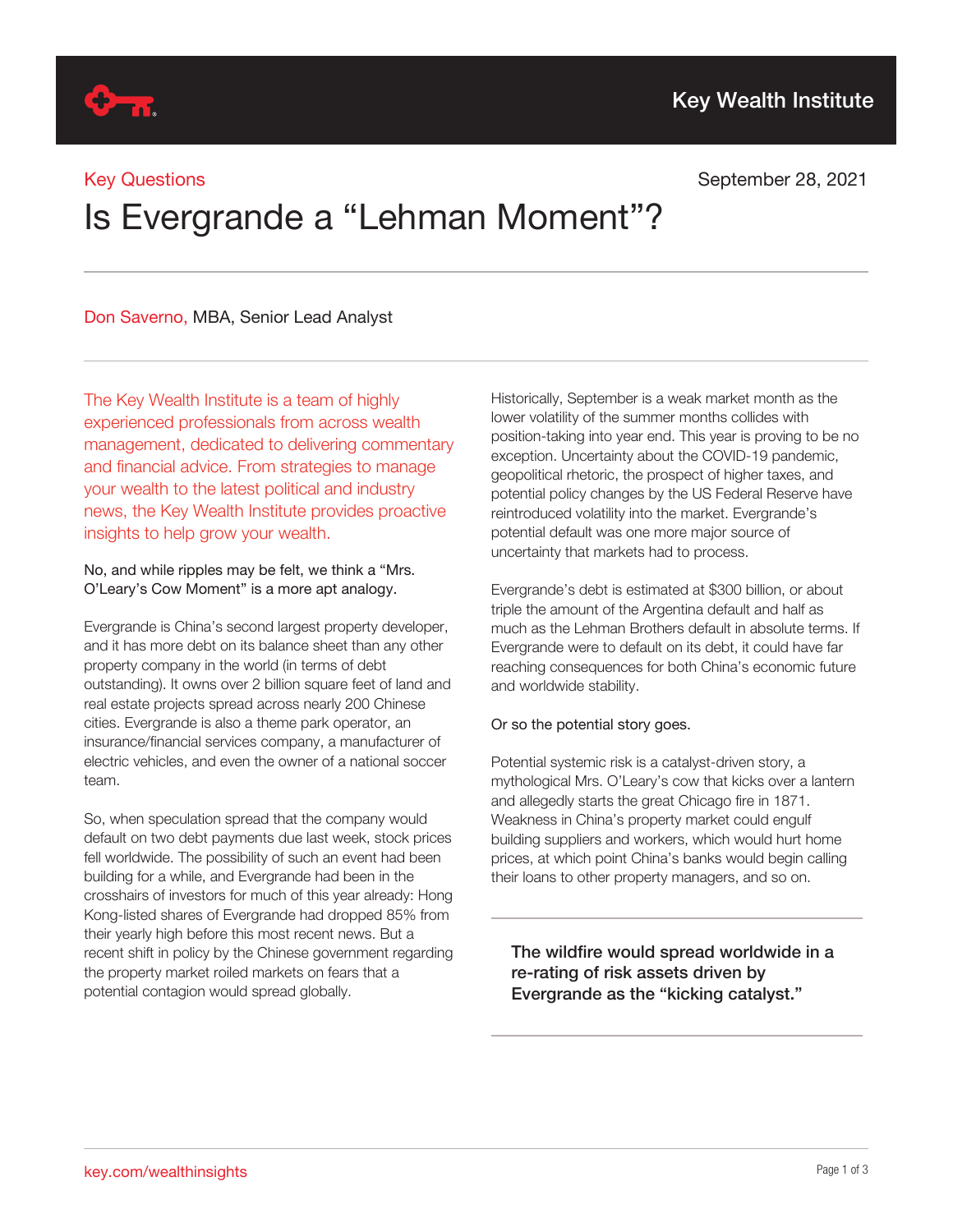This is a risk, but we believe that it is a very small risk. Unlike Lehman Brothers, Evergrande's balance sheet contains real assets with embedded value. Too, Evergrande seemingly has no (or limited) counterparty risk. Yet some shockwaves seem likely and China's economy will assuredly slow which is actually something policymakers there want.

The Chinese Communist Party has made it clear repeatedly over the past year that unchecked debt and property speculation would not be tolerated. The "Three Red Lines" policy, enacted in late 2020, provided stricter guidelines for property developers wanting to refinance. China is home to eight out of the world's top ten mostindebted property development companies, and this policy tried to curb some of the exposure by putting a ceiling on liabilities to assets, capping net debt to equity, and establishing a floor on the cash to short-term borrowing ratio. It followed up these restrictions by asking state-owned lenders to trim exposure to the property sector and raise mortgage rates for buyers in particularly frothy property markets.

Evergrande and its chairman Hui Ka Yan, who owns more than 70% of the Hong-Kong listed shares, did not pivot quickly enough to limit the damage to its refinancing prospects. Interestingly, one could also read this "crisis" as a punishment for the chairman, along the lines of Jack Ma's retreat from public comments last year. Super wealth does not put the individual above the Party. Beijing will allow the creditors and owners of Evergrande to shoulder some of the loss burden. However, we would stop short of saying that they would allow the losses to flow down to middle-income families, many of whom are on the hook for capital spent in the 1.6 million unfinished houses listed among Evergrande's assets.

We have a hard time believing that China would allow the property system in the country to fail, as over 40% of household assets are in real estate. Housing and property China has the assets, the capacity, and the logistical acumen to bail out the company to the extent it wants.

markets have been part of the success story for Chinese capitalism, and Beijing is just refocusing policy to coincide with longer-term party goals, including bridging a wealth gap between the haves and the have-nots. Evergrande's overextension appears to be a casualty of the policy shift.

While there may be near-term challenges as the market finds its footing and sees if Mrs. O'Leary's cow is feeling ornery, the volatility is a part of a healthy market experience, testing its theses and rebutting overextensions where necessary. Recently, we lowered our recommended allocation to emerging market equities, but continue to emphasize stocks over bonds. Still, we will continue to monitor events closely as the Evergrande situation evolves and markets find their levels. Some signs of stress have formed, but the markets are behaving in an orderly way for now.

For more information, please contact your advisor.